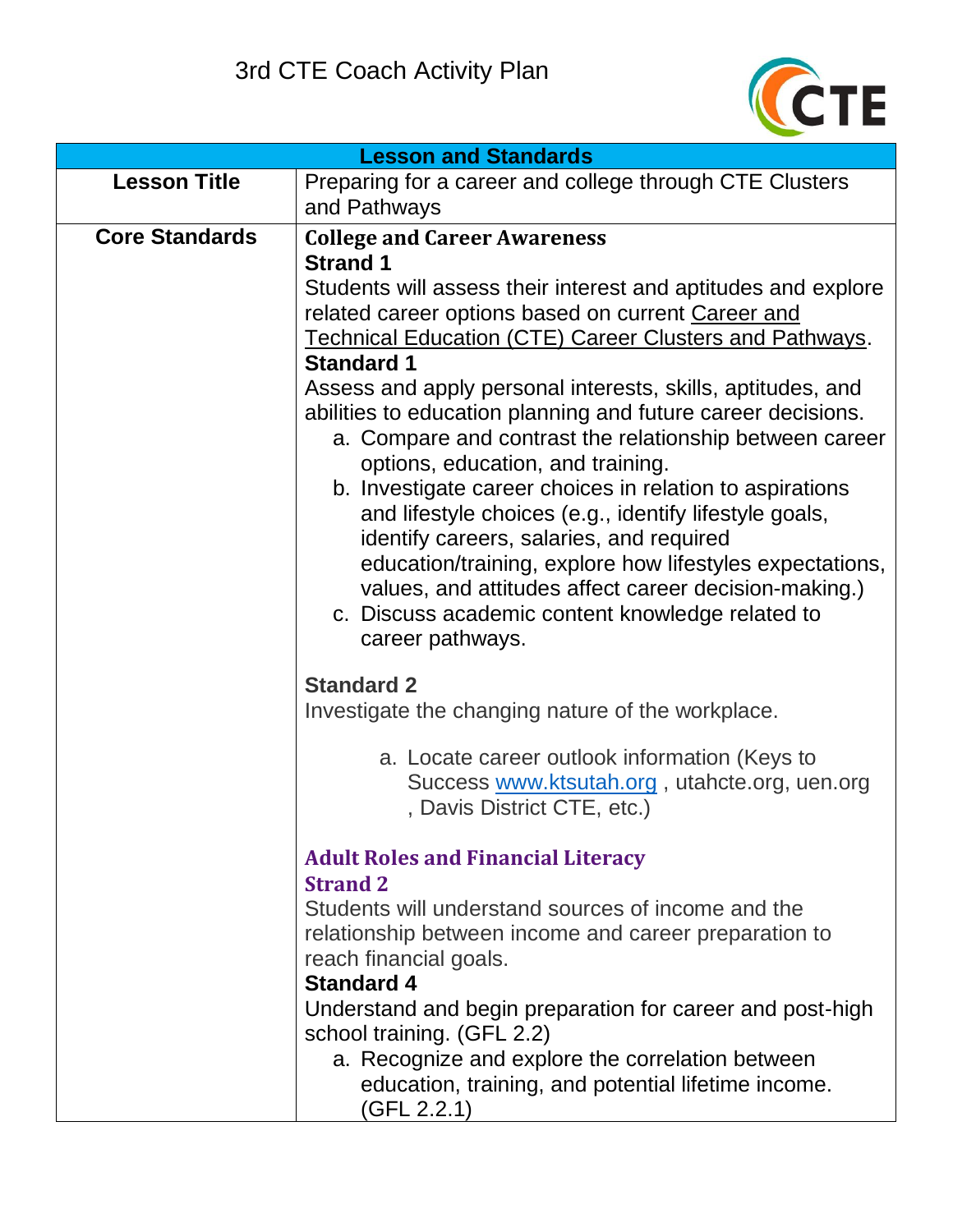|                                           | c. Identify sources of funding to assist in post high<br>school education opportunities and cost of<br>repayment. (GFL 2.2.30)                                                                                                                                                                                                                                                                                                                                                                                                                                                                                                                                                                                                                                                                        |
|-------------------------------------------|-------------------------------------------------------------------------------------------------------------------------------------------------------------------------------------------------------------------------------------------------------------------------------------------------------------------------------------------------------------------------------------------------------------------------------------------------------------------------------------------------------------------------------------------------------------------------------------------------------------------------------------------------------------------------------------------------------------------------------------------------------------------------------------------------------|
|                                           |                                                                                                                                                                                                                                                                                                                                                                                                                                                                                                                                                                                                                                                                                                                                                                                                       |
|                                           | <b>Basic Direct Instruction</b>                                                                                                                                                                                                                                                                                                                                                                                                                                                                                                                                                                                                                                                                                                                                                                       |
| <b>Instructional</b><br><b>Objectives</b> | Students will be able to:<br>Locate the CTE Pathways and Clusters available in their<br>high school.<br>Locate the CTE Coordinator at their HS<br>ldentify the agencies and programs that support students'<br>$\bullet$<br>career and college pathways:<br>Davis School District CTE webpage, Utah State Board of<br>Education CTE webpage, UEN Career Education;<br>including Keys to Success and Talent Ready Utah<br>Identify DSD programs that support CTE Pathways:<br>Work-Based Learning (WBL), Catalyst Center, Davis<br>Tech College (DTC), Concurrent Enrollment (CE), Vista<br>Center<br>Locate and follow the Social Media accounts for<br>@utahCTE (with parental permission)<br>Download and create an account for Keys to Success<br>$\bullet$<br>Utah app (with parental permission) |
| <b>Time needed</b>                        | Two 45-minute sessions                                                                                                                                                                                                                                                                                                                                                                                                                                                                                                                                                                                                                                                                                                                                                                                |
| <b>Materials Needed</b>                   | Equipment:<br>Computer with projection capabilities to display<br>multimedia presentation<br>Students will need laptops or own device<br>$\bullet$<br><b>Materials:</b><br>Posters of various CTE Pathways<br><b>Copies of Handouts</b><br>PowerPoint<br>Success Videos<br>Handouts: 9 <sup>th</sup> grade CTE Lesson Plan Pre/Post<br><b>Assessment Survey</b>                                                                                                                                                                                                                                                                                                                                                                                                                                       |
| <b>Vocabulary</b>                         | Any new words and their definition e.g.<br>Concentrator—any student taking 3 or more CTE classes in<br>the same cluster                                                                                                                                                                                                                                                                                                                                                                                                                                                                                                                                                                                                                                                                               |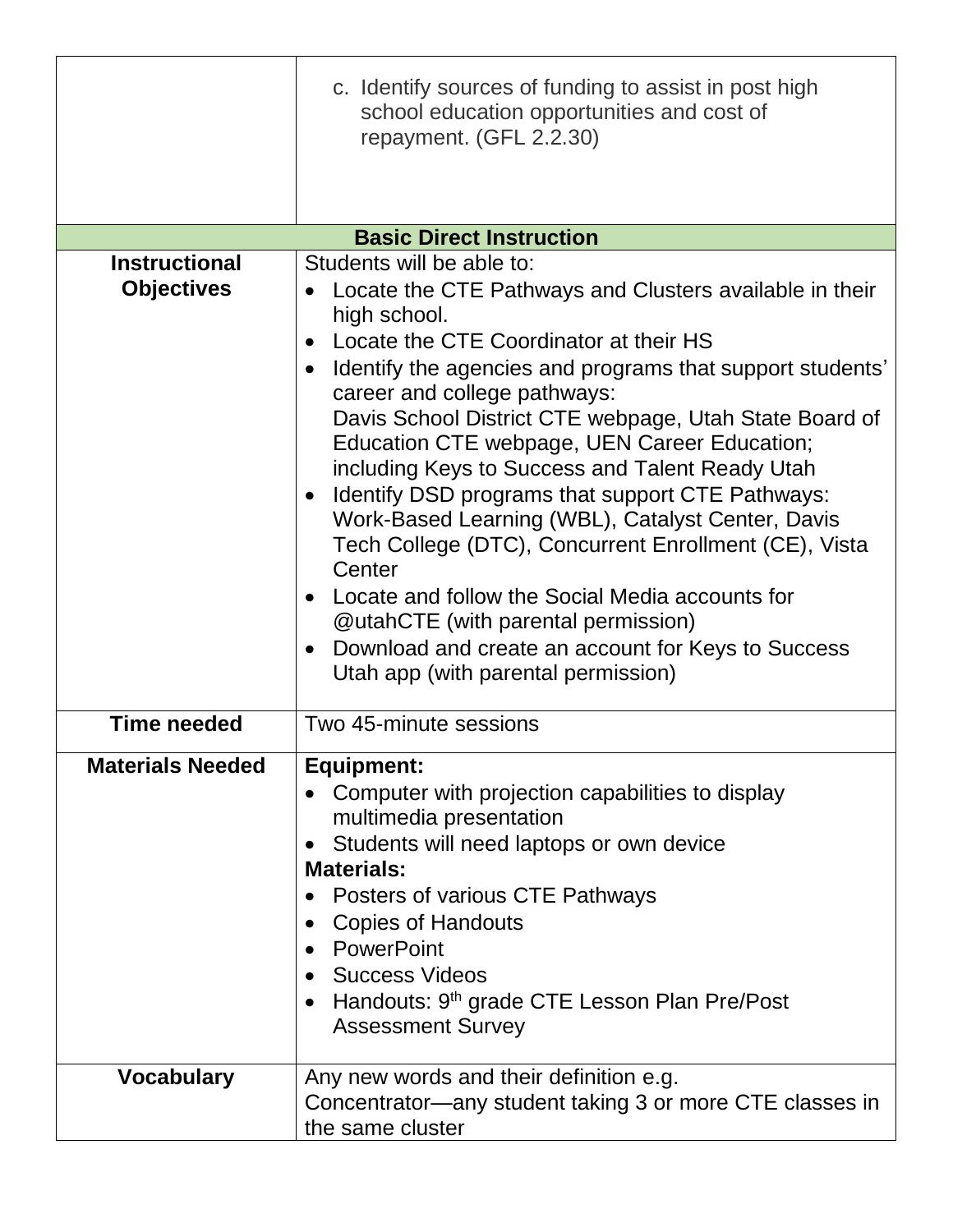|                           | Completer—any student completing the series of courses to                                                                                          |
|---------------------------|----------------------------------------------------------------------------------------------------------------------------------------------------|
|                           | earn a certification.                                                                                                                              |
|                           | <b>CTE Coordinator</b>                                                                                                                             |
|                           | <b>CTE Pathways</b>                                                                                                                                |
| <b>Rationale</b>          | Today we will:                                                                                                                                     |
|                           | • Review the CTE Pathways, Clusters, and CTE                                                                                                       |
|                           | Coordinator at your HS.                                                                                                                            |
|                           | Explore some of the agencies, programs and schools<br>within the State of Utah and Davis School District that<br>provide CTE support and services. |
|                           | • Look at the ways that you can connect with these                                                                                                 |
|                           | agencies to stay informed and even be rewarded.                                                                                                    |
| <b>Anticipatory Set</b>   | <b>Before Class begins:</b>                                                                                                                        |
| including any Pre-        | Set up display of Pathways posters                                                                                                                 |
| assessment or             |                                                                                                                                                    |
| discussion of Prior       |                                                                                                                                                    |
| <b>Knowledge</b>          |                                                                                                                                                    |
| <b>Pre-Assessment</b>     | • Hand out copies of the Pre/Post Assessment survey                                                                                                |
|                           | Have students fill in their name, date and then answer                                                                                             |
|                           | the questions in Pre-Assessment section.                                                                                                           |
|                           |                                                                                                                                                    |
| <b>Direct Instruction</b> | Introduce activity strands, standards and objectives and                                                                                           |
|                           | rationale.                                                                                                                                         |
|                           | Introduce activity vocabulary using vocabulary teaching                                                                                            |
|                           | routine:                                                                                                                                           |
|                           | I say, you say, "This word is ______. What word?"                                                                                                  |
|                           | Students repeat.                                                                                                                                   |
|                           | means_______, they repeat meaning.                                                                                                                 |
|                           | Give example of word in a sentence and they offer 2                                                                                                |
|                           | more examples of use.                                                                                                                              |
| Slide 2                   | Show 1-2 short CTE success story videos<br><b>CTE Drone Program (Davis School District YouTube)</b><br><b>Or Real Education That Rocks</b>         |
|                           | Assess prior experience and knowledge:                                                                                                             |
| Slide 3                   | What CTE classes have you taken in the past?                                                                                                       |
|                           | What CTE classes are you taking right now?                                                                                                         |
|                           | • What CTE classes will you be taking next semester?                                                                                               |
|                           | Are there any CTE classes that you hope to take at                                                                                                 |
|                           | the HS?                                                                                                                                            |
|                           | Have you ever done an interest or aptitude survey                                                                                                  |
|                           | about the career you might want in the future?                                                                                                     |
|                           |                                                                                                                                                    |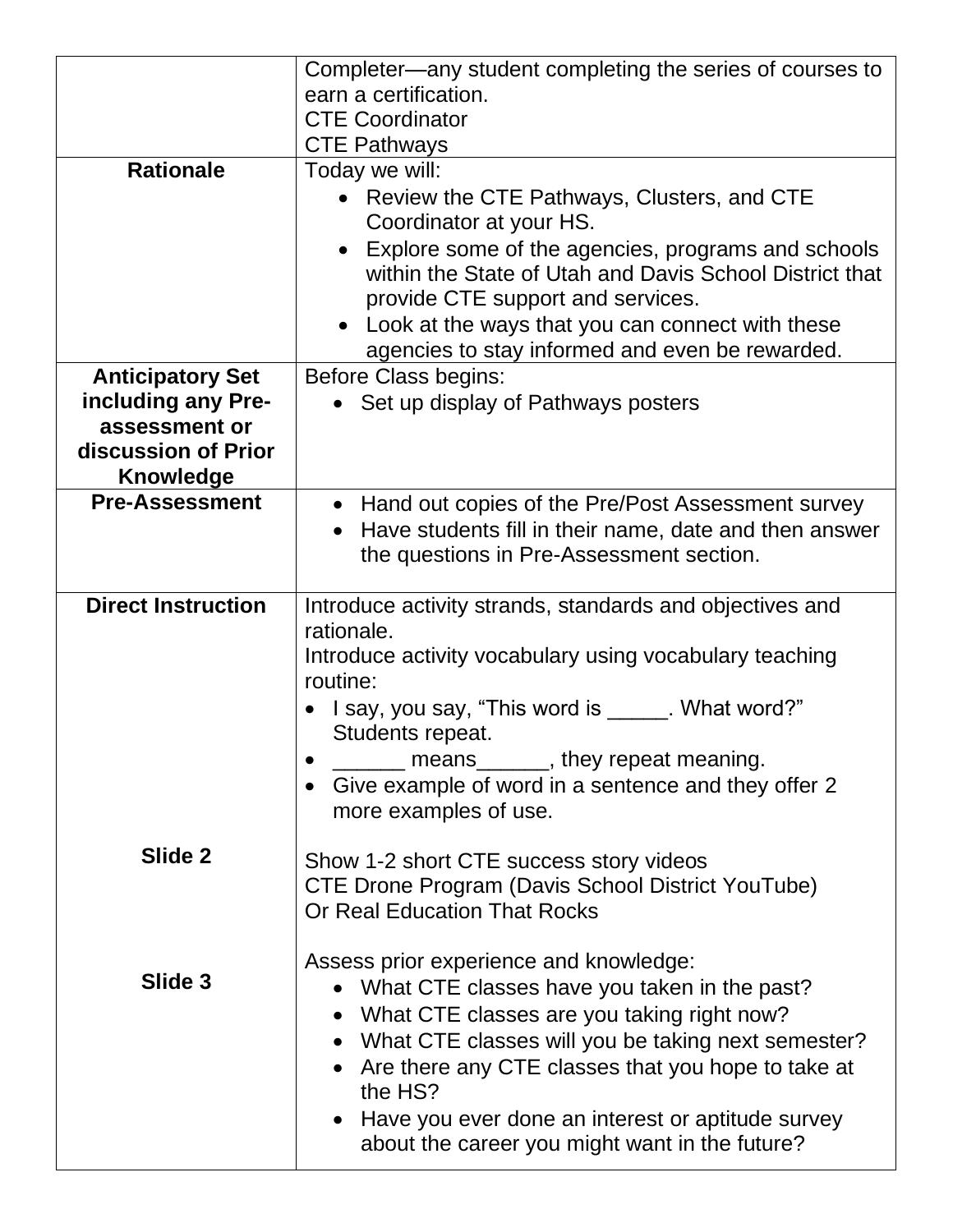| Slide 4                | • Has anyone already decided on a CTE Pathway or<br>Cluster.<br>Allow for thorough class discussion and questions<br>Check for understanding<br>Discuss the reasons why students might want to take CTE<br>courses, and follow a chosen Pathway<br>Another Resource is UEN.org/career. This site has two<br>interesting links:<br>• Talent Ready Utah – Provided career and educational<br>opportunities with Industry Partners<br>https://www.talentreadyutah.com/<br>Keys To Success is an app that helps you find<br>scholarships, internships and even earn PRIZES!<br>https://www.youtube.com/watch?v=IE5XS0jgb5c                                                                                                                                                                                                                                                                                                                                                                                                                      |
|------------------------|---------------------------------------------------------------------------------------------------------------------------------------------------------------------------------------------------------------------------------------------------------------------------------------------------------------------------------------------------------------------------------------------------------------------------------------------------------------------------------------------------------------------------------------------------------------------------------------------------------------------------------------------------------------------------------------------------------------------------------------------------------------------------------------------------------------------------------------------------------------------------------------------------------------------------------------------------------------------------------------------------------------------------------------------|
| Slide 5<br>Slides 6-10 | The Davis School District also has the following options to<br>help you pursue your career dreams:<br>Work-Based Learning (WBL)-gives you the<br>$\bullet$<br>opportunity to see how what you have learned in the<br>classroom connects to the work of work.<br>Concurrent Enrollment (CE)-gives you the opportunity<br>$\bullet$<br>to take College courses and receive College credit<br>while you are still in high school.<br>• Catalyst Center-this brand new CTE magnet school.<br>Students from all around the District will be able to<br>take advanced CTE courses aligned with industry<br>standards and earn certification.<br>Davis Technical College-is a public technical college<br>that provides career and technical courses.<br>Vista Education Campus-provides individualized<br>$\bullet$<br>instruction to meet transition goals.<br>I Do:<br>• Show the students where to find the list of CTE<br>courses and the CTE Coordinator for their HS.<br>Locate and explore the Talent Ready Utah site with<br>the students |
| <b>Guided Practice</b> | • Show the students how to locate UEN.org/career and<br>find Launch My Career and Keys To Success.<br>Activity                                                                                                                                                                                                                                                                                                                                                                                                                                                                                                                                                                                                                                                                                                                                                                                                                                                                                                                              |
|                        | We do:                                                                                                                                                                                                                                                                                                                                                                                                                                                                                                                                                                                                                                                                                                                                                                                                                                                                                                                                                                                                                                      |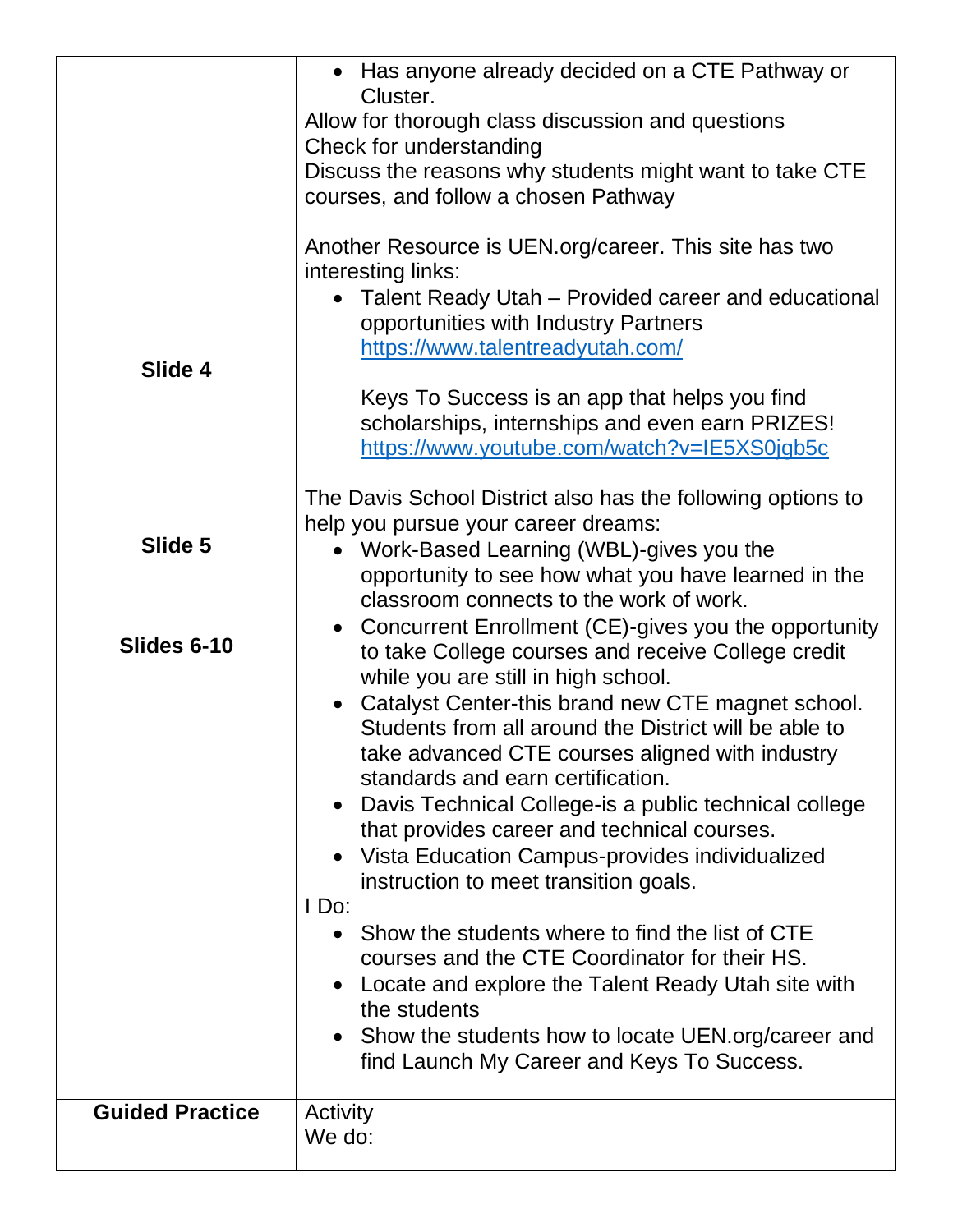|                             | • Can you tell me where to look to find a list of the CTE<br>courses and the CTE Coordinator at your HS?<br>• Explain a possible career Pathway option.<br>• What are some of the prizes available through the<br>Keys to Success app?<br>• Explore Talent Ready Utah. What are the high<br>demand industries in Utah? What are the steps to |
|-----------------------------|----------------------------------------------------------------------------------------------------------------------------------------------------------------------------------------------------------------------------------------------------------------------------------------------------------------------------------------------|
|                             | getting a job in one of these industries?                                                                                                                                                                                                                                                                                                    |
| Independent                 | You do:                                                                                                                                                                                                                                                                                                                                      |
| <b>Practice/</b>            | • Locate the CTE courses and Coordinator at your HS.                                                                                                                                                                                                                                                                                         |
| <b>Differentiated</b>       | • Follow or like CTEUtah on Facebook, Instagram,                                                                                                                                                                                                                                                                                             |
| <b>Activities</b>           | Twitter or YouTube (with parental permission).                                                                                                                                                                                                                                                                                               |
|                             | Download the Keys To Success app, create a login<br>$\bullet$                                                                                                                                                                                                                                                                                |
|                             | and start earning points (with parental permission).                                                                                                                                                                                                                                                                                         |
| <b>Lesson Closure</b>       | Review objectives and ask if students reached them.                                                                                                                                                                                                                                                                                          |
|                             | Review vocabulary and definitions                                                                                                                                                                                                                                                                                                            |
| <b>Post Assessment</b>      | Have students complete Post Assessment section of the                                                                                                                                                                                                                                                                                        |
|                             | <b>Pre/Post Assessment</b>                                                                                                                                                                                                                                                                                                                   |
|                             | Turn in Pre/Post Assessment Survey                                                                                                                                                                                                                                                                                                           |
| <b>Extension activities</b> | Facilitate participation in Career Interest and Aptitude<br>$\bullet$                                                                                                                                                                                                                                                                        |
|                             | Surveys for students.                                                                                                                                                                                                                                                                                                                        |
|                             | Reinforce use of social media and apps to help                                                                                                                                                                                                                                                                                               |
|                             | students stay aware and connected with career                                                                                                                                                                                                                                                                                                |
|                             | options.                                                                                                                                                                                                                                                                                                                                     |
|                             | <b>Xello Activities:</b>                                                                                                                                                                                                                                                                                                                     |
|                             | • Personality Styles                                                                                                                                                                                                                                                                                                                         |
|                             | <b>Exploring Career Factors</b>                                                                                                                                                                                                                                                                                                              |
|                             | • Getting Experience                                                                                                                                                                                                                                                                                                                         |
|                             | • Study Skills and Habits                                                                                                                                                                                                                                                                                                                    |
|                             | <b>YouScience Activities:</b>                                                                                                                                                                                                                                                                                                                |
|                             | <b>Pre &amp; Post Describing You</b>                                                                                                                                                                                                                                                                                                         |
|                             | • Diving Deeper – Researching a Career<br>• Planning for High School                                                                                                                                                                                                                                                                         |
|                             | • Post It Activity – Building Self-Efficacy & Self-Worth                                                                                                                                                                                                                                                                                     |
|                             | <b>Keys To Success Activity:</b>                                                                                                                                                                                                                                                                                                             |
|                             | Connect Video -                                                                                                                                                                                                                                                                                                                              |
|                             | https://www.youtube.com/watch?v=IE5XS0jgb5c                                                                                                                                                                                                                                                                                                  |
|                             | Paying for College; Financial Aid                                                                                                                                                                                                                                                                                                            |
| <b>Reference/Resources</b>  | Davis School District CTE Homepage:                                                                                                                                                                                                                                                                                                          |
|                             | https://www.davis.k12.ut.us/academics/career-technical-                                                                                                                                                                                                                                                                                      |
|                             | education                                                                                                                                                                                                                                                                                                                                    |